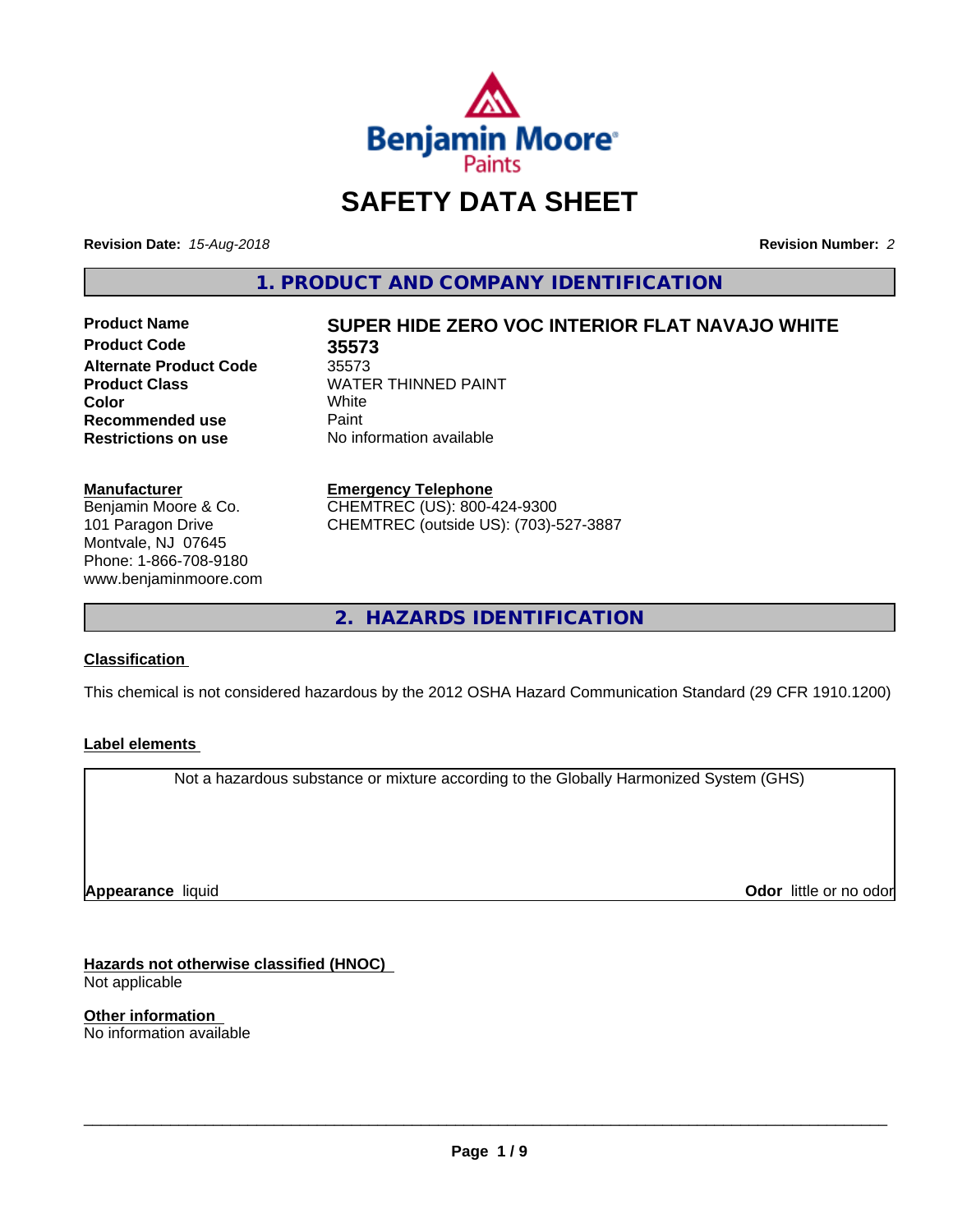# **3. COMPOSITION INFORMATION ON COMPONENTS**

\_\_\_\_\_\_\_\_\_\_\_\_\_\_\_\_\_\_\_\_\_\_\_\_\_\_\_\_\_\_\_\_\_\_\_\_\_\_\_\_\_\_\_\_\_\_\_\_\_\_\_\_\_\_\_\_\_\_\_\_\_\_\_\_\_\_\_\_\_\_\_\_\_\_\_\_\_\_\_\_\_\_\_\_\_\_\_\_\_\_\_\_\_

| <b>Chemical name</b> | <b>CAS No.</b> | Weight-% |
|----------------------|----------------|----------|
| Limestone            | 1317-65-3      | ~~<br>20 |
| Titanium dioxide     | 13463-67-7     | ~        |
| Diatomaceous earth   | 61790-53-2     |          |

|                                                  | 4. FIRST AID MEASURES                                                                                    |
|--------------------------------------------------|----------------------------------------------------------------------------------------------------------|
| <b>General Advice</b>                            | No hazards which require special first aid measures.                                                     |
| <b>Eye Contact</b>                               | Rinse thoroughly with plenty of water for at least 15 minutes and consult a<br>physician.                |
| <b>Skin Contact</b>                              | Wash off immediately with soap and plenty of water while removing all<br>contaminated clothes and shoes. |
| <b>Inhalation</b>                                | Move to fresh air. If symptoms persist, call a physician.                                                |
| Ingestion                                        | Clean mouth with water and afterwards drink plenty of water. Consult a physician<br>if necessary.        |
| <b>Most Important</b><br><b>Symptoms/Effects</b> | None known.                                                                                              |
| <b>Notes To Physician</b>                        | Treat symptomatically.                                                                                   |

**5. FIRE-FIGHTING MEASURES**

| <b>Suitable Extinguishing Media</b>                                              | Use extinguishing measures that are appropriate to local<br>circumstances and the surrounding environment.                                   |
|----------------------------------------------------------------------------------|----------------------------------------------------------------------------------------------------------------------------------------------|
| <b>Protective Equipment And Precautions For</b><br><b>Firefighters</b>           | As in any fire, wear self-contained breathing apparatus<br>pressure-demand, MSHA/NIOSH (approved or equivalent)<br>and full protective gear. |
| <b>Specific Hazards Arising From The Chemical</b>                                | Closed containers may rupture if exposed to fire or<br>extreme heat.                                                                         |
| <b>Sensitivity To Mechanical Impact</b>                                          | No.                                                                                                                                          |
| <b>Sensitivity To Static Discharge</b>                                           | No.                                                                                                                                          |
| <b>Flash Point Data</b><br>Flash Point (°F)<br>Flash Point (°C)<br><b>Method</b> | Not applicable<br>Not applicable<br>Not applicable                                                                                           |
| <b>Flammability Limits In Air</b>                                                |                                                                                                                                              |
| Lower flammability limit:                                                        | Not applicable                                                                                                                               |
|                                                                                  |                                                                                                                                              |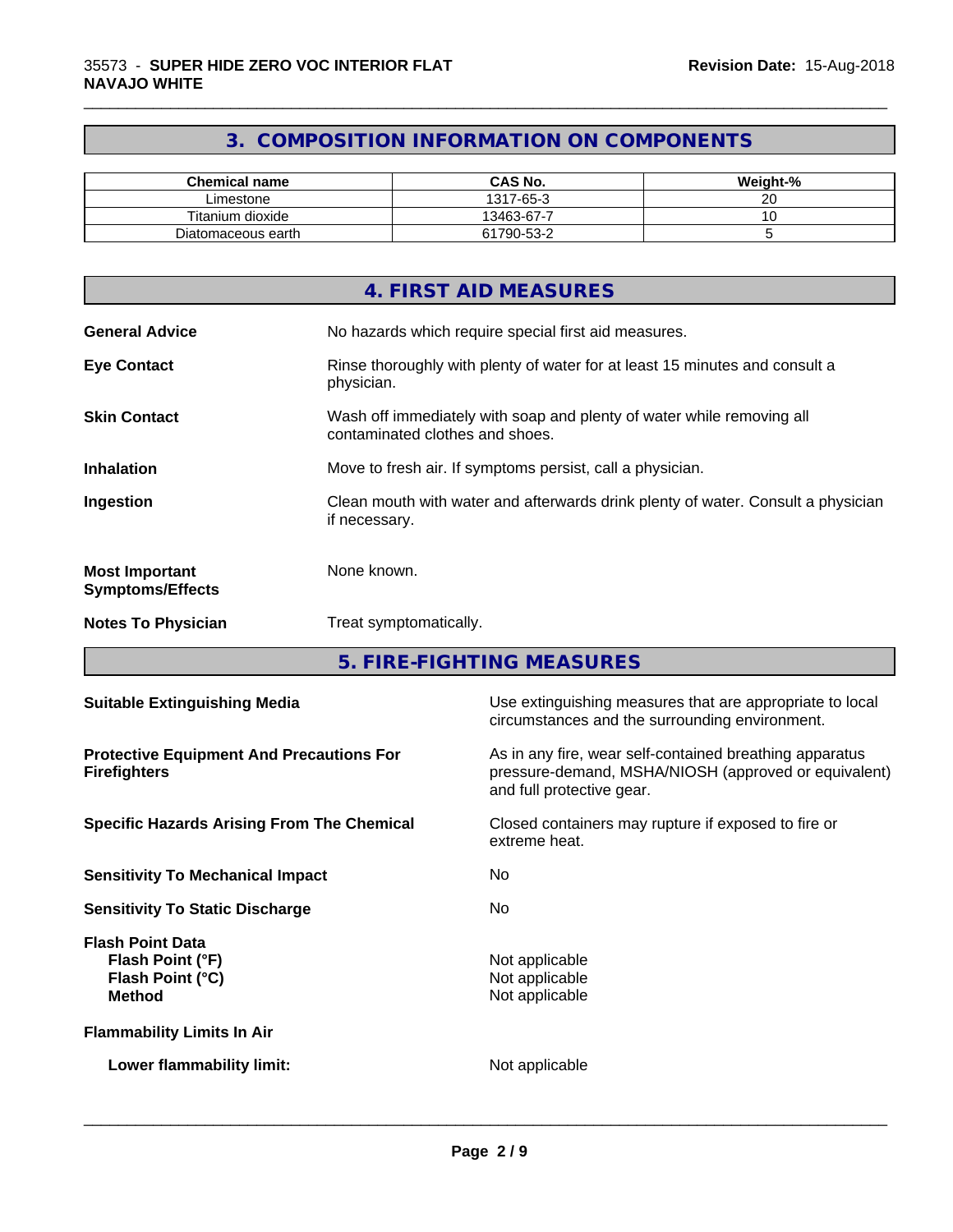#### **Upper flammability limit:** Not applicable

\_\_\_\_\_\_\_\_\_\_\_\_\_\_\_\_\_\_\_\_\_\_\_\_\_\_\_\_\_\_\_\_\_\_\_\_\_\_\_\_\_\_\_\_\_\_\_\_\_\_\_\_\_\_\_\_\_\_\_\_\_\_\_\_\_\_\_\_\_\_\_\_\_\_\_\_\_\_\_\_\_\_\_\_\_\_\_\_\_\_\_\_\_

| <u>NFPA</u>    | Health: | <b>Flammability: 0</b> | <b>Instability: 0</b> | <b>Special: Not Applicable</b> |  |
|----------------|---------|------------------------|-----------------------|--------------------------------|--|
| $\blacksquare$ |         |                        |                       |                                |  |

#### **NFPA Legend**

- 0 Not Hazardous
- 1 Slightly
- 2 Moderate
- 3 High
- 4 Severe

*The ratings assigned are only suggested ratings, the contractor/employer has ultimate responsibilities for NFPA ratings where this system is used.*

*Additional information regarding the NFPA rating system is available from the National Fire Protection Agency (NFPA) at www.nfpa.org.*

#### **6. ACCIDENTAL RELEASE MEASURES**

| <b>Personal Precautions</b>                                                                                                            | Avoid contact with skin, eyes and clothing. Ensure adequate ventilation.                                                                                                         |  |  |
|----------------------------------------------------------------------------------------------------------------------------------------|----------------------------------------------------------------------------------------------------------------------------------------------------------------------------------|--|--|
| <b>Other Information</b>                                                                                                               | Prevent further leakage or spillage if safe to do so.                                                                                                                            |  |  |
| <b>Environmental precautions</b>                                                                                                       | See Section 12 for additional Ecological Information.                                                                                                                            |  |  |
| Soak up with inert absorbent material. Sweep up and shovel into suitable<br><b>Methods for Cleaning Up</b><br>containers for disposal. |                                                                                                                                                                                  |  |  |
|                                                                                                                                        | 7. HANDLING AND STORAGE                                                                                                                                                          |  |  |
| <b>Handling</b>                                                                                                                        | Avoid contact with skin, eyes and clothing. Avoid breathing vapors, spray mists or<br>sanding dust. In case of insufficient ventilation, wear suitable respiratory<br>equipment. |  |  |
| <b>Storage</b>                                                                                                                         | Keep container tightly closed. Keep out of the reach of children.                                                                                                                |  |  |

**Incompatible Materials** No information available

# **8. EXPOSURE CONTROLS/PERSONAL PROTECTION**

#### **Exposure Limits**

| Chemical name      | <b>ACGIH TLV</b>  | <b>OSHA PEL</b>          |
|--------------------|-------------------|--------------------------|
| Limestone          | N/E               | 15 mg/m $3$ - TWA        |
|                    |                   | $5 \text{ mg/m}^3$ - TWA |
| Titanium dioxide   | 10 mg/m $3$ - TWA | 15 mg/m $3$ - TWA        |
| Diatomaceous earth | N/E               |                          |
|                    |                   | 20 mppcf - TWA           |

#### **Legend**

ACGIH - American Conference of Governmental Industrial Hygienists Exposure Limits OSHA - Occupational Safety & Health Administration Exposure Limits N/E - Not Established

**Engineering Measures** Ensure adequate ventilation, especially in confined areas.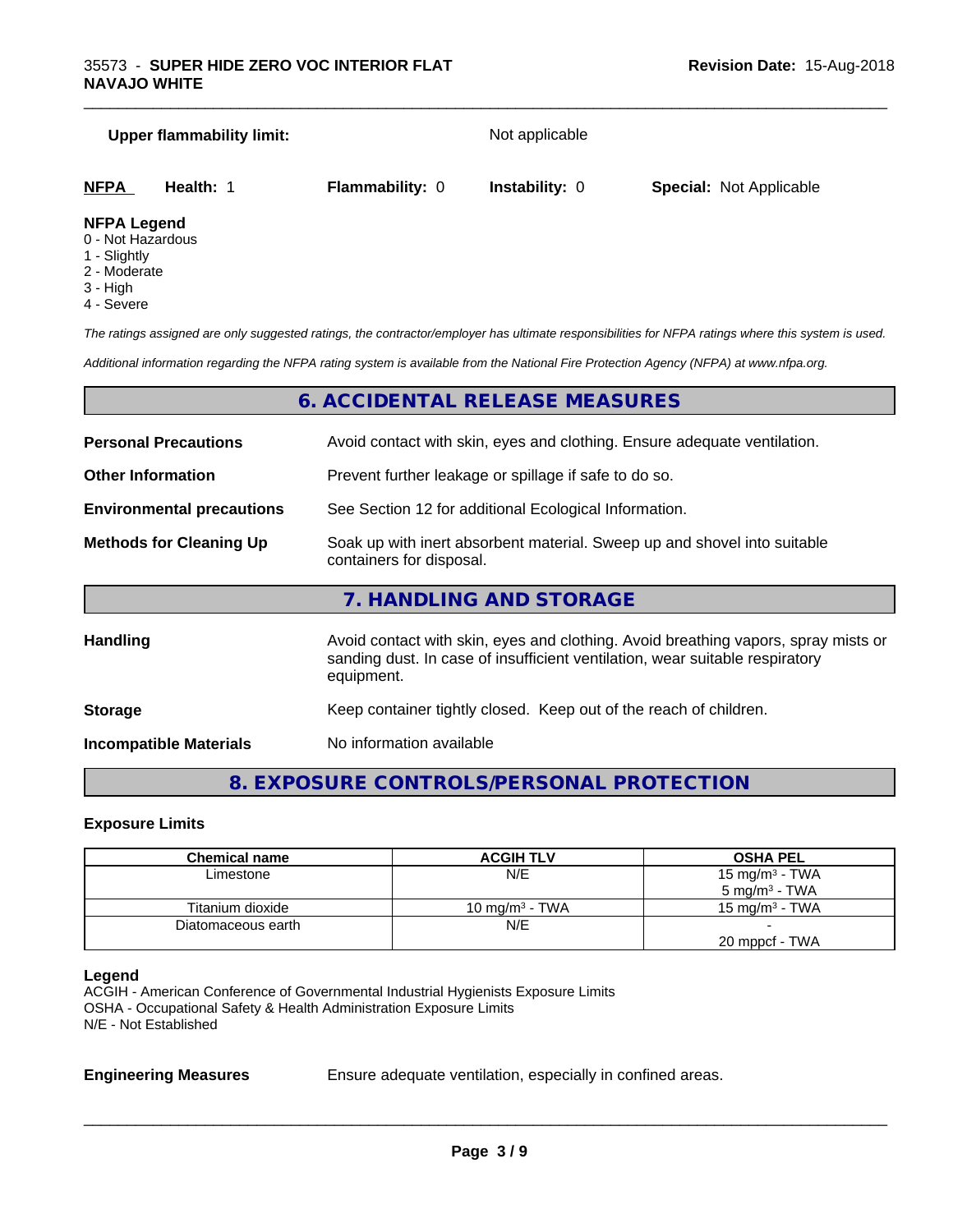| <b>Personal Protective Equipment</b> |                                                                                                                                     |
|--------------------------------------|-------------------------------------------------------------------------------------------------------------------------------------|
| <b>Eye/Face Protection</b>           | Safety glasses with side-shields.                                                                                                   |
| <b>Skin Protection</b>               | Protective gloves and impervious clothing.                                                                                          |
| <b>Respiratory Protection</b>        | In case of insufficient ventilation wear suitable respiratory equipment.                                                            |
| <b>Hygiene Measures</b>              | Avoid contact with skin, eyes and clothing. Remove and wash contaminated<br>clothing before re-use. Wash thoroughly after handling. |

#### **9. PHYSICAL AND CHEMICAL PROPERTIES**

**Appearance** liquid **Odor** little or no odor **Odor Threshold** No information available **Density (lbs/gal)** 11.05 - 11.15 **Specific Gravity** 1.32 - 1.34 **pH pH**  $\blacksquare$ **Viscosity (cps)** No information available<br> **Solubility(ies)** No information available<br>
No information available **Solubility(ies)**<br> **No** information available<br> **Water solubility**<br> **Water solubility Evaporation Rate No information available No information available Vapor pressure @20 °C (kPa)** No information available **Vapor density**<br> **Vapor density**<br> **With % Solids**<br>
With % Solids
2018 Wt. % Solids **Vol. % Solids** 25 - 35 **Wt. % Volatiles** 45 - 55 **Vol. % Volatiles** 65 - 75<br> **VOC Regulatory Limit (g/L)** 65 - 75 **VOC** Regulatory Limit (g/L) **Boiling Point (°F)** 212 **Boiling Point**  $(^{\circ}C)$  100 **Freezing Point (°F)** 32 **Freezing Point (°C)** 0 **Flash Point (°F)**<br> **Flash Point (°C)**<br> **Flash Point (°C)**<br> **C Flash Point (°C) Method** Not applicable not applicable not applicable not applicable not applicable not applicable not applicable not applicable not applicable not applicable not applicable not applicable not applicable not applicable not **Flammability (solid, gas)**<br> **Upper flammability limit:**<br>
Upper flammability limit:<br>  $\begin{array}{ccc}\n\bullet & \bullet & \bullet \\
\bullet & \bullet & \bullet\n\end{array}$ **Upper flammability limit: Lower flammability limit:** Not applicable **Autoignition Temperature (°F)** No information available **Autoignition Temperature (°C)** No information available **Decomposition Temperature (°F)** No information available **Decomposition Temperature (°C)**<br> **Partition coefficient**<br> **Partition coefficient**<br> **No** information available

**No information available No information available** 

\_\_\_\_\_\_\_\_\_\_\_\_\_\_\_\_\_\_\_\_\_\_\_\_\_\_\_\_\_\_\_\_\_\_\_\_\_\_\_\_\_\_\_\_\_\_\_\_\_\_\_\_\_\_\_\_\_\_\_\_\_\_\_\_\_\_\_\_\_\_\_\_\_\_\_\_\_\_\_\_\_\_\_\_\_\_\_\_\_\_\_\_\_

#### **10. STABILITY AND REACTIVITY**

| Reactivity          |  |  |
|---------------------|--|--|
| Chemical Stability  |  |  |
| Conditions to avoid |  |  |

**Not Applicable** Stable under normal conditions.

**Prevent from freezing.**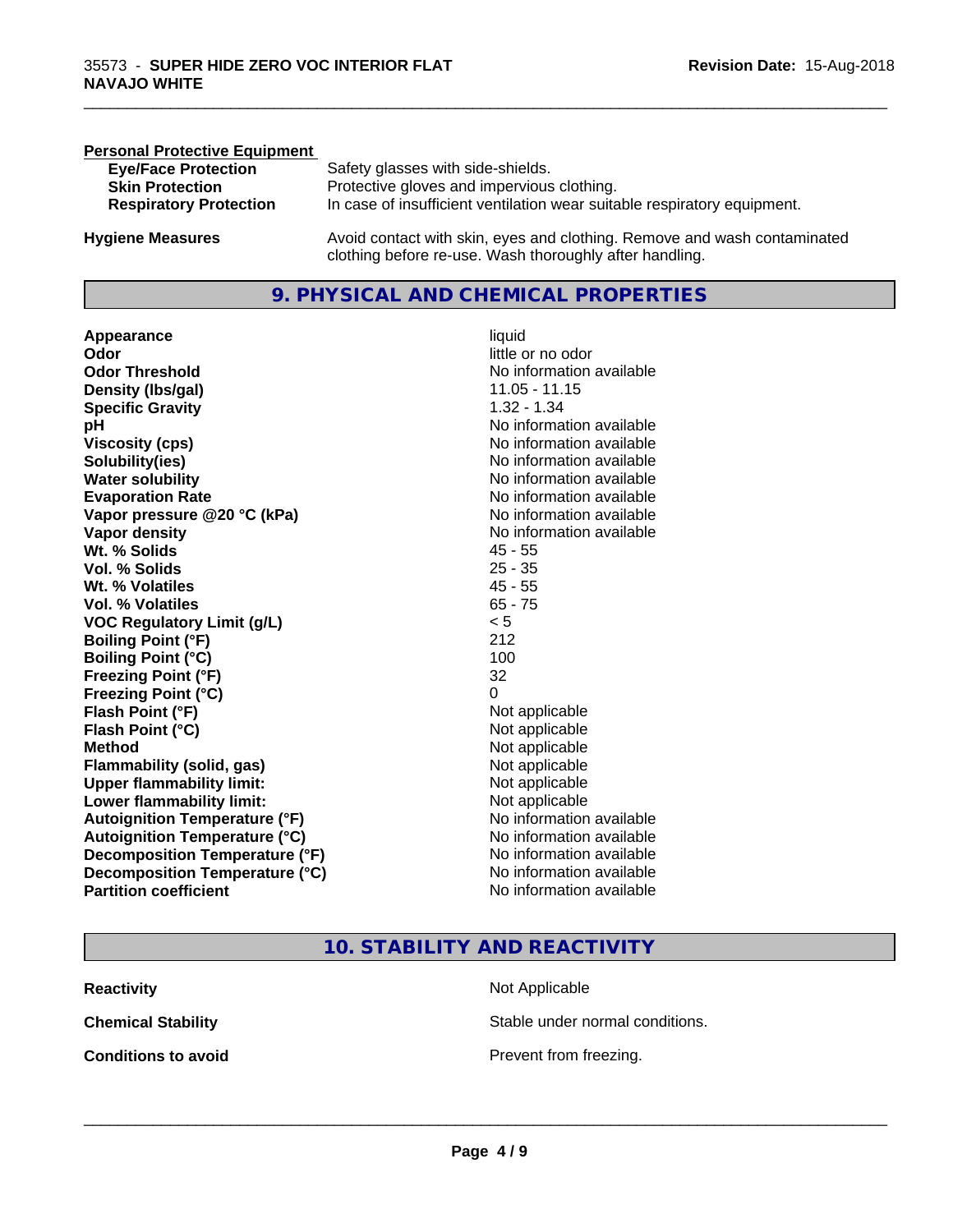| <b>Incompatible Materials</b><br>No materials to be especially mentioned.<br><b>Hazardous Decomposition Products</b><br>None under normal use.<br><b>Possibility of hazardous reactions</b><br>None under normal conditions of use.<br>11. TOXICOLOGICAL INFORMATION<br><b>Product Information</b><br>Information on likely routes of exposure<br><b>Principal Routes of Exposure</b><br>Eye contact, skin contact and inhalation.<br><b>Acute Toxicity</b><br>No information available<br><b>Product Information</b><br>Symptoms related to the physical, chemical and toxicological characteristics<br>No information available<br><b>Symptoms</b><br>Delayed and immediate effects as well as chronic effects from short and long-term exposure<br>May cause slight irritation.<br>Eye contact<br><b>Skin contact</b><br>skin and cause irritation.<br>May cause irritation of respiratory tract.<br><b>Inhalation</b><br>Ingestion may cause gastrointestinal irritation, nausea, vomiting and diarrhea.<br>Ingestion<br>No information available<br><b>Sensitization</b><br>No information available.<br><b>Neurological Effects</b><br><b>Mutagenic Effects</b><br>No information available.<br>No information available.<br><b>Reproductive Effects</b><br><b>Developmental Effects</b><br>No information available.<br><b>Target organ effects</b><br>No information available.<br><b>STOT - single exposure</b><br>No information available.<br>No information available.<br><b>STOT - repeated exposure</b><br><b>Other adverse effects</b><br>No information available.<br>No information available<br><b>Aspiration Hazard</b><br><b>Numerical measures of toxicity</b><br>The following values are calculated based on chapter 3.1 of the GHS document<br>22514 mg/kg<br><b>ATEmix (oral)</b><br><b>ATEmix (dermal)</b><br>141697 |                                                                                   |  |  |
|------------------------------------------------------------------------------------------------------------------------------------------------------------------------------------------------------------------------------------------------------------------------------------------------------------------------------------------------------------------------------------------------------------------------------------------------------------------------------------------------------------------------------------------------------------------------------------------------------------------------------------------------------------------------------------------------------------------------------------------------------------------------------------------------------------------------------------------------------------------------------------------------------------------------------------------------------------------------------------------------------------------------------------------------------------------------------------------------------------------------------------------------------------------------------------------------------------------------------------------------------------------------------------------------------------------------------------------------------------------------------------------------------------------------------------------------------------------------------------------------------------------------------------------------------------------------------------------------------------------------------------------------------------------------------------------------------------------------------------------------------------------------------------------------------------------------------------------------|-----------------------------------------------------------------------------------|--|--|
|                                                                                                                                                                                                                                                                                                                                                                                                                                                                                                                                                                                                                                                                                                                                                                                                                                                                                                                                                                                                                                                                                                                                                                                                                                                                                                                                                                                                                                                                                                                                                                                                                                                                                                                                                                                                                                                |                                                                                   |  |  |
|                                                                                                                                                                                                                                                                                                                                                                                                                                                                                                                                                                                                                                                                                                                                                                                                                                                                                                                                                                                                                                                                                                                                                                                                                                                                                                                                                                                                                                                                                                                                                                                                                                                                                                                                                                                                                                                |                                                                                   |  |  |
|                                                                                                                                                                                                                                                                                                                                                                                                                                                                                                                                                                                                                                                                                                                                                                                                                                                                                                                                                                                                                                                                                                                                                                                                                                                                                                                                                                                                                                                                                                                                                                                                                                                                                                                                                                                                                                                |                                                                                   |  |  |
|                                                                                                                                                                                                                                                                                                                                                                                                                                                                                                                                                                                                                                                                                                                                                                                                                                                                                                                                                                                                                                                                                                                                                                                                                                                                                                                                                                                                                                                                                                                                                                                                                                                                                                                                                                                                                                                |                                                                                   |  |  |
|                                                                                                                                                                                                                                                                                                                                                                                                                                                                                                                                                                                                                                                                                                                                                                                                                                                                                                                                                                                                                                                                                                                                                                                                                                                                                                                                                                                                                                                                                                                                                                                                                                                                                                                                                                                                                                                |                                                                                   |  |  |
|                                                                                                                                                                                                                                                                                                                                                                                                                                                                                                                                                                                                                                                                                                                                                                                                                                                                                                                                                                                                                                                                                                                                                                                                                                                                                                                                                                                                                                                                                                                                                                                                                                                                                                                                                                                                                                                |                                                                                   |  |  |
|                                                                                                                                                                                                                                                                                                                                                                                                                                                                                                                                                                                                                                                                                                                                                                                                                                                                                                                                                                                                                                                                                                                                                                                                                                                                                                                                                                                                                                                                                                                                                                                                                                                                                                                                                                                                                                                |                                                                                   |  |  |
|                                                                                                                                                                                                                                                                                                                                                                                                                                                                                                                                                                                                                                                                                                                                                                                                                                                                                                                                                                                                                                                                                                                                                                                                                                                                                                                                                                                                                                                                                                                                                                                                                                                                                                                                                                                                                                                |                                                                                   |  |  |
|                                                                                                                                                                                                                                                                                                                                                                                                                                                                                                                                                                                                                                                                                                                                                                                                                                                                                                                                                                                                                                                                                                                                                                                                                                                                                                                                                                                                                                                                                                                                                                                                                                                                                                                                                                                                                                                |                                                                                   |  |  |
|                                                                                                                                                                                                                                                                                                                                                                                                                                                                                                                                                                                                                                                                                                                                                                                                                                                                                                                                                                                                                                                                                                                                                                                                                                                                                                                                                                                                                                                                                                                                                                                                                                                                                                                                                                                                                                                |                                                                                   |  |  |
|                                                                                                                                                                                                                                                                                                                                                                                                                                                                                                                                                                                                                                                                                                                                                                                                                                                                                                                                                                                                                                                                                                                                                                                                                                                                                                                                                                                                                                                                                                                                                                                                                                                                                                                                                                                                                                                |                                                                                   |  |  |
|                                                                                                                                                                                                                                                                                                                                                                                                                                                                                                                                                                                                                                                                                                                                                                                                                                                                                                                                                                                                                                                                                                                                                                                                                                                                                                                                                                                                                                                                                                                                                                                                                                                                                                                                                                                                                                                |                                                                                   |  |  |
|                                                                                                                                                                                                                                                                                                                                                                                                                                                                                                                                                                                                                                                                                                                                                                                                                                                                                                                                                                                                                                                                                                                                                                                                                                                                                                                                                                                                                                                                                                                                                                                                                                                                                                                                                                                                                                                | Substance may cause slight skin irritation. Prolonged or repeated contact may dry |  |  |
|                                                                                                                                                                                                                                                                                                                                                                                                                                                                                                                                                                                                                                                                                                                                                                                                                                                                                                                                                                                                                                                                                                                                                                                                                                                                                                                                                                                                                                                                                                                                                                                                                                                                                                                                                                                                                                                |                                                                                   |  |  |
|                                                                                                                                                                                                                                                                                                                                                                                                                                                                                                                                                                                                                                                                                                                                                                                                                                                                                                                                                                                                                                                                                                                                                                                                                                                                                                                                                                                                                                                                                                                                                                                                                                                                                                                                                                                                                                                |                                                                                   |  |  |
|                                                                                                                                                                                                                                                                                                                                                                                                                                                                                                                                                                                                                                                                                                                                                                                                                                                                                                                                                                                                                                                                                                                                                                                                                                                                                                                                                                                                                                                                                                                                                                                                                                                                                                                                                                                                                                                |                                                                                   |  |  |

# **Component Information**

**Titanium dioxide** LD50 Oral: > 10000 mg/kg (Rat)

#### **Carcinogenicity**

*The information below indicateswhether each agency has listed any ingredient as a carcinogen:.*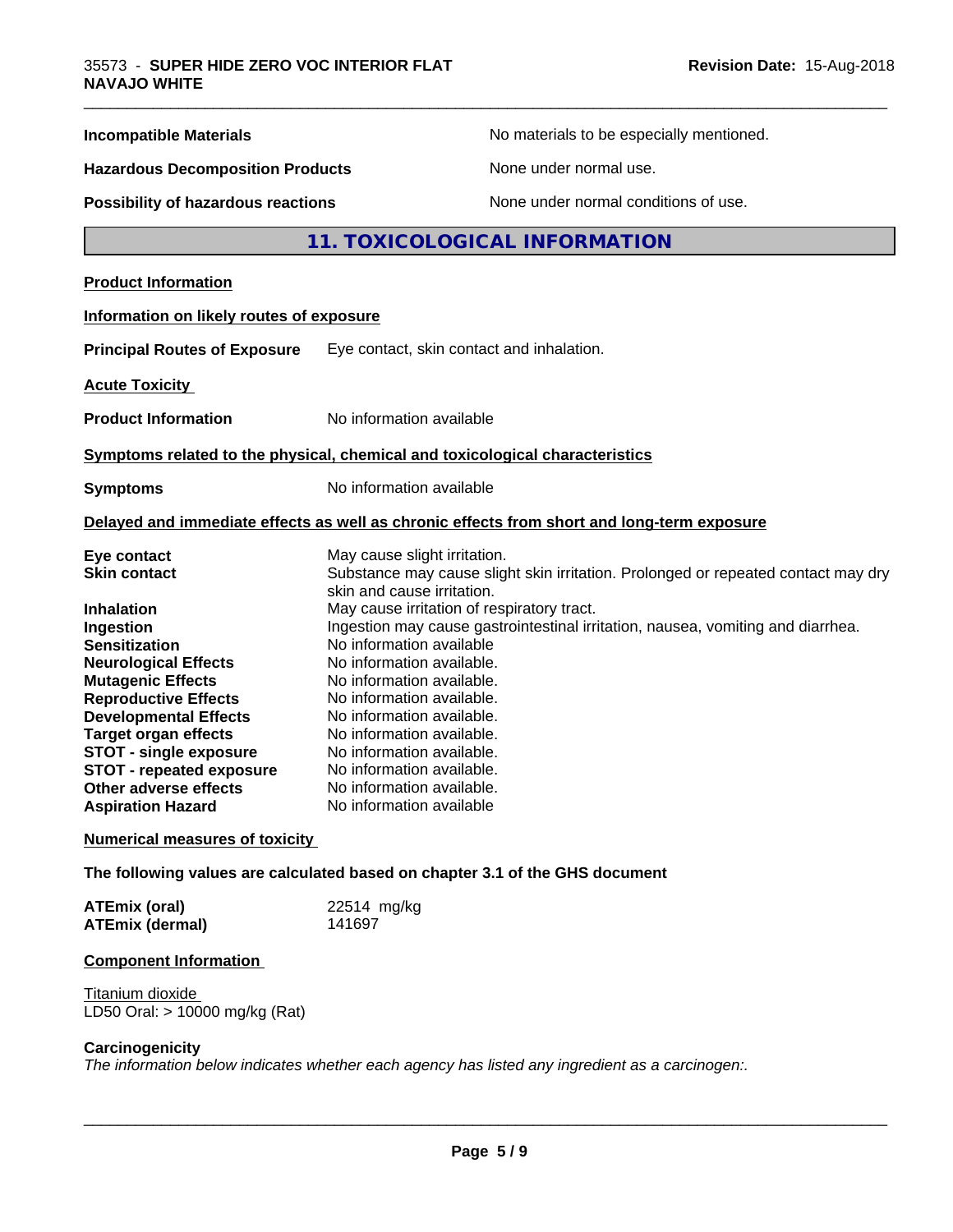#### 35573 - **SUPER HIDE ZERO VOC INTERIOR FLAT NAVAJO WHITE**

| <b>Chemical</b><br>name  | <b>IARC</b>                 | <b>NTP</b> | OSHA   |
|--------------------------|-----------------------------|------------|--------|
|                          | . .<br>2B<br>Possible Human |            | Listed |
| $-1$<br>⊺itanium dioxide | Carcinogen                  |            |        |

\_\_\_\_\_\_\_\_\_\_\_\_\_\_\_\_\_\_\_\_\_\_\_\_\_\_\_\_\_\_\_\_\_\_\_\_\_\_\_\_\_\_\_\_\_\_\_\_\_\_\_\_\_\_\_\_\_\_\_\_\_\_\_\_\_\_\_\_\_\_\_\_\_\_\_\_\_\_\_\_\_\_\_\_\_\_\_\_\_\_\_\_\_

• Although IARC has classified titanium dioxide as possibly carcinogenic to humans (2B), their summary concludes: "No significant exposure to titanium dioxide is thought to occur during the use of products in which titanium dioxide is bound to other materials, such as paint."

#### **Legend**

IARC - International Agency for Research on Cancer NTP - National Toxicity Program OSHA - Occupational Safety & Health Administration

**12. ECOLOGICAL INFORMATION**

#### **Ecotoxicity Effects**

The environmental impact of this product has not been fully investigated.

#### **Product Information**

# **Acute Toxicity to Fish**

No information available

#### **Acute Toxicity to Aquatic Invertebrates**

No information available

#### **Acute Toxicity to Aquatic Plants**

No information available

#### **Persistence / Degradability**

No information available.

#### **Bioaccumulation**

No information available.

#### **Mobility in Environmental Media**

No information available.

#### **Ozone**

No information available

#### **Component Information**

#### **Acute Toxicity to Fish**

Titanium dioxide  $LC50:$  > 1000 mg/L (Fathead Minnow - 96 hr.)

#### **Acute Toxicity to Aquatic Invertebrates**

No information available

#### **Acute Toxicity to Aquatic Plants**

No information available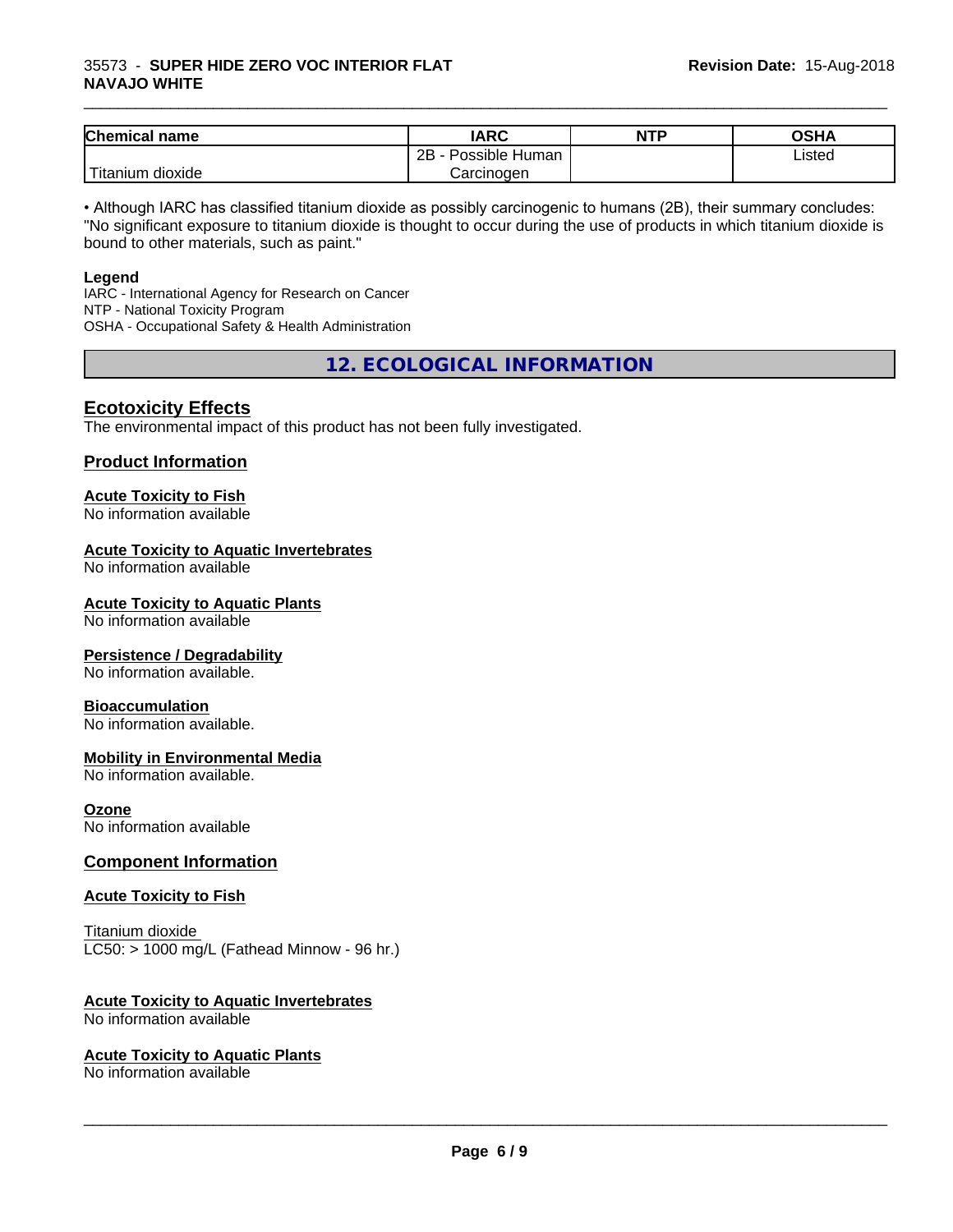|                              | 13. DISPOSAL CONSIDERATIONS                                                                                                                                                                                               |
|------------------------------|---------------------------------------------------------------------------------------------------------------------------------------------------------------------------------------------------------------------------|
| <b>Waste Disposal Method</b> | Dispose of in accordance with federal, state, and local regulations. Local<br>requirements may vary, consult your sanitation department or state-designated<br>environmental protection agency for more disposal options. |
|                              | 14. TRANSPORT INFORMATION                                                                                                                                                                                                 |
| <b>DOT</b>                   | Not regulated                                                                                                                                                                                                             |
| <b>ICAO/IATA</b>             | Not regulated                                                                                                                                                                                                             |
| <b>IMDG/IMO</b>              | Not regulated                                                                                                                                                                                                             |
|                              | <b>15. REGULATORY INFORMATION</b>                                                                                                                                                                                         |

\_\_\_\_\_\_\_\_\_\_\_\_\_\_\_\_\_\_\_\_\_\_\_\_\_\_\_\_\_\_\_\_\_\_\_\_\_\_\_\_\_\_\_\_\_\_\_\_\_\_\_\_\_\_\_\_\_\_\_\_\_\_\_\_\_\_\_\_\_\_\_\_\_\_\_\_\_\_\_\_\_\_\_\_\_\_\_\_\_\_\_\_\_

#### **International Inventories**

| <b>TSCA: United States</b> | Yes - All components are listed or exempt. |
|----------------------------|--------------------------------------------|
| <b>DSL: Canada</b>         | Yes - All components are listed or exempt. |

# **Federal Regulations**

| SARA 311/312 hazardous categorization |    |  |
|---------------------------------------|----|--|
| Acute health hazard                   | Nο |  |
| Chronic Health Hazard                 | No |  |
| Fire hazard                           | No |  |
| Sudden release of pressure hazard     | No |  |
| Reactive Hazard                       | No |  |

#### **SARA 313**

Section 313 of Title III of the Superfund Amendments and Reauthorization Act of 1986 (SARA). This product contains a chemical or chemicals which are subject to the reporting requirements of the Act and Title 40 of the Code of Federal Regulations, Part 372:

*None*

#### **Clean Air Act,Section 112 Hazardous Air Pollutants (HAPs) (see 40 CFR 61)**

This product contains the following HAPs:

*None*

# **US State Regulations**

#### **California Proposition 65**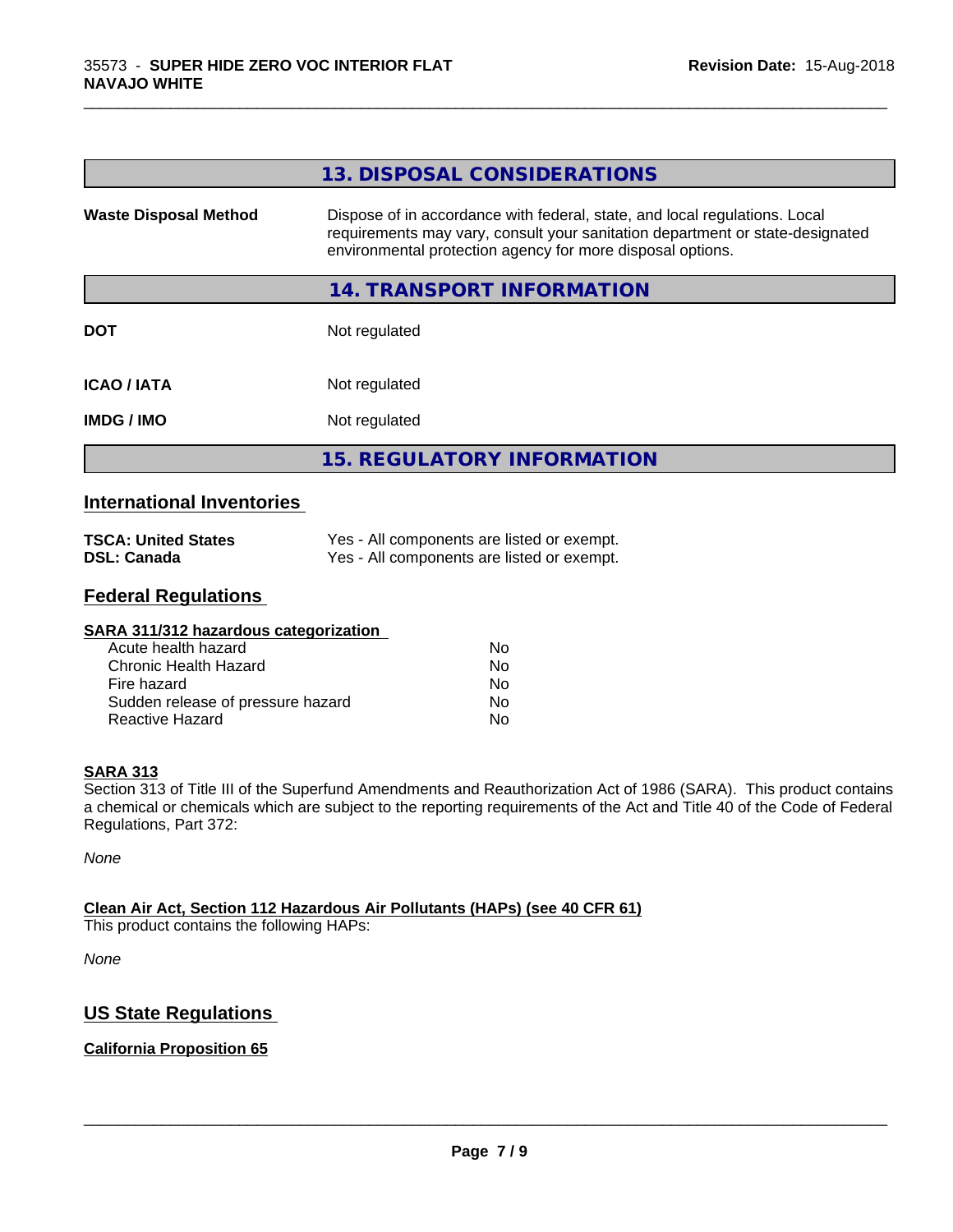# **WARNING:** Cancer and Reproductive Harm– www.P65warnings.ca.gov

#### **State Right-to-Know**

| <b>Chemical name</b> | <b>Massachusetts</b> | <b>New Jersey</b> | Pennsylvania |
|----------------------|----------------------|-------------------|--------------|
| Limestone            |                      |                   |              |
| Titanium dioxide     |                      |                   |              |
| Diatomaceous earth   |                      |                   |              |

#### **Legend**

X - Listed

#### **16. OTHER INFORMATION**

**HMIS** - **Health:** 1 **Flammability:** 0 **Reactivity:** 0 **PPE:** -

#### **HMIS Legend**

- 0 Minimal Hazard
- 1 Slight Hazard
- 2 Moderate Hazard
- 3 Serious Hazard
- 4 Severe Hazard
- **Chronic Hazard**
- X Consult your supervisor or S.O.P. for "Special" handling instructions.

*Note: The PPE rating has intentionally been left blank. Choose appropriate PPE that will protect employees from the hazards the material will present under the actual normal conditions of use.*

*Caution: HMISÒ ratings are based on a 0-4 rating scale, with 0 representing minimal hazards or risks, and 4 representing significant hazards or risks. Although HMISÒ ratings are not required on MSDSs under 29 CFR 1910.1200, the preparer, has chosen to provide them. HMISÒ ratings are to be used only in conjunction with a fully implemented HMISÒ program by workers who have received appropriate HMISÒ training. HMISÒ is a registered trade and service mark of the NPCA. HMISÒ materials may be purchased exclusively from J. J. Keller (800) 327-6868.*

 **WARNING!** If you scrape, sand, or remove old paint, you may release lead dust. LEAD IS TOXIC. EXPOSURE TO LEAD DUST CAN CAUSE SERIOUS ILLNESS, SUCH AS BRAIN DAMAGE, ESPECIALLY IN CHILDREN. PREGNANT WOMEN SHOULD ALSO AVOID EXPOSURE.Wear a NIOSH approved respirator to control lead exposure. Clean up carefully with a HEPA vacuum and a wet mop. Before you start, find out how to protect yourself and your family by contacting the National Lead Information Hotline at 1-800-424-LEAD or log on to www.epa.gov/lead.

| <b>Prepared By</b>      | <b>Product Stewardship Department</b><br>Benjamin Moore & Co.<br>101 Paragon Drive<br>Montvale, NJ 07645<br>800-225-5554 |
|-------------------------|--------------------------------------------------------------------------------------------------------------------------|
| <b>Revision Date:</b>   | 15-Aug-2018                                                                                                              |
| <b>Revision Summary</b> | Not available                                                                                                            |

#### Disclaimer

The information contained herein is presented in good faith and believed to be accurate as of the effective date shown